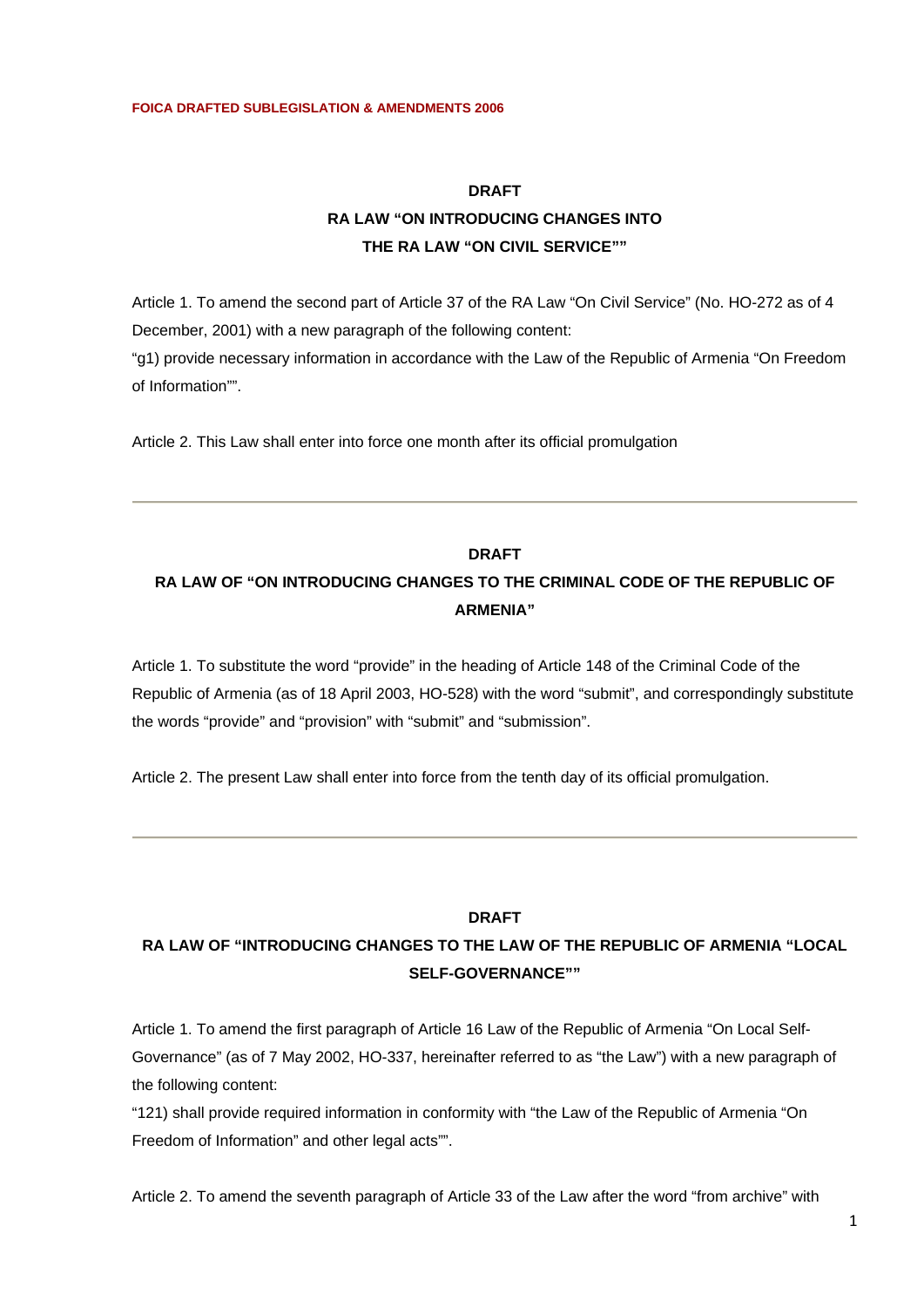words "as well as shall provide necessary information in conformity with the Law of the Republic of Armenia "On Freedom of Information" and other legal acts".

Article 3. The present Law shall enter into force from the tenth day of its official promulgation.

### **DRAFT**

# **LAW OF THE REPUBLIC OF ARMENIA "ON INTRODUCING CHANGES TO THE LAW OF THE REPUBLIC OF ARMENIA "ON COMMUNITY SERVICE"**

Article 1. To amend para. "d" of Article 5 of the Law of the Republic of Armenia "On Community Service" (as of 14 December, 2004 HO-43) after the word "publicity" with words "as well as provision of information freedom".

Article 3. The present Law shall enter into force from the tenth day of its official promulgation.

## **DRAFT**

# **LAW OF THE REPUBLIC OF ARMENIA "ON INTRODUCING CHANGES INTO THE ADMINISTRATIVE VIOLATIONS CODE OF THE REPUBLIC OF ARMENIA"**

Article 1. To amend the first part of Article 189.7 of the Administrative Violations Code of the Republic of Armenia (as of December 6, 1985) after the word "illegally" with words "not to publish or". Article 2. The present Law shall enter into force from the tenth day of its official promulgation.

### **DRAFT**

## **Law of the Republic of Armenia**

## **On making additions to the Law State Tax of the Republic of Armenia**

**Article 1.** New section 43 with the following contents is added to the article 20 to the "State Tax Law" of the Republic of Armenia adopted on 27 December 1997 (HO-186).

With the exception of information foreseen by the 32, 32.1, 41 sections of this article and cases foreseen by the "Freedom of Information Law" of the Republic of Armenia for information disposable from state bodies and offices state tax is appropriated

3 per cent of basis tax amount for each that surpass 10 prepared pages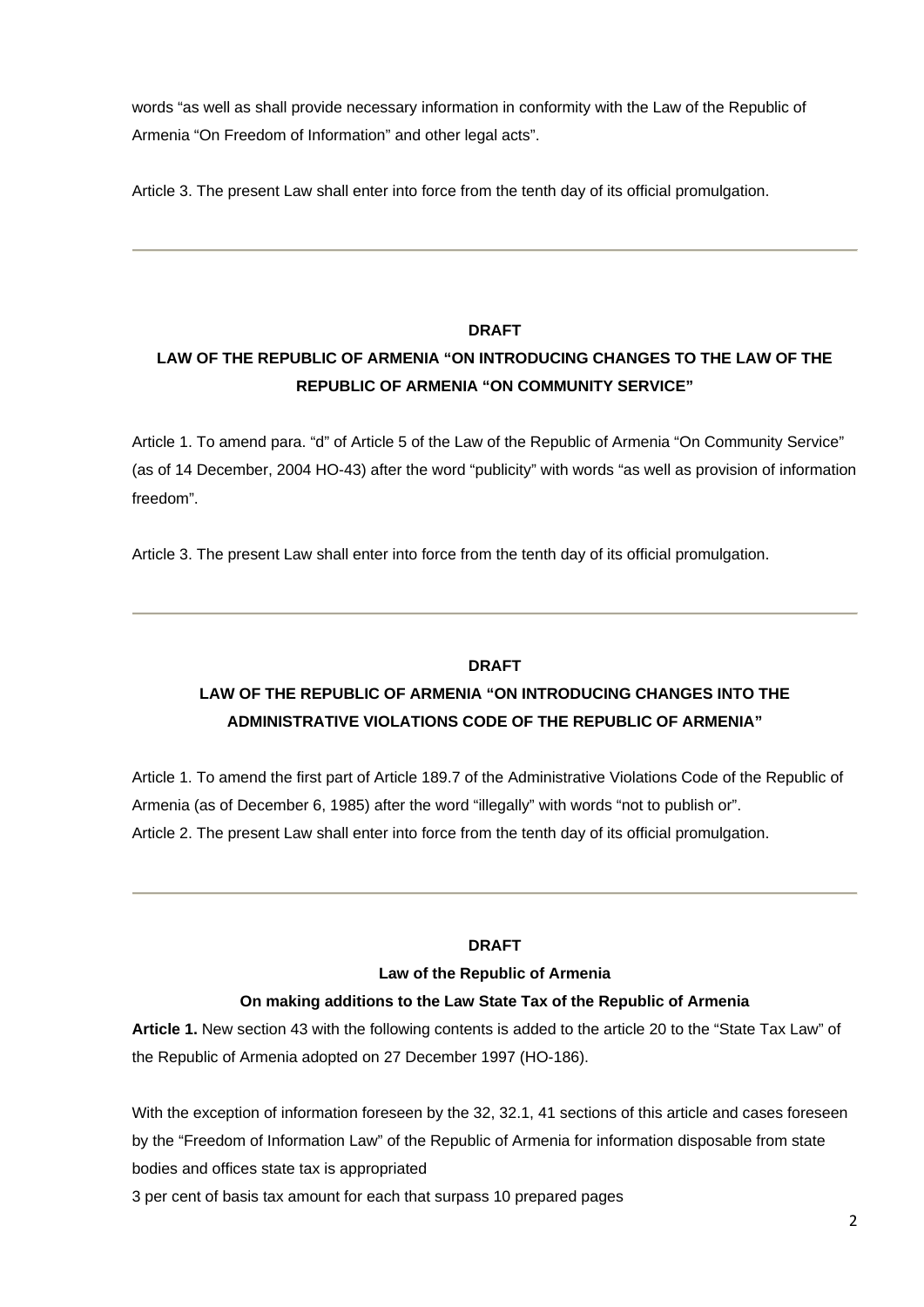50 per cent of basis tax amount for electronic means and record For videotape double amount of basis tax For other means amount of basis tax

## **DRAFT**

#### **Law of the Republic of Armenia**

#### **On making additions to the Law of Local Taxes and Payments of the Republic of Armenia**

**Article 1.** New 9.1. section is added to article 10 after 9th section with the following contents in the "Local

Taxes and Payments Law" of the Republic of Armenia adopted on 26 December 1997(HO-185).

9.1. With the exception of documents foreseen by the 9th section of this article and cases foreseen by the

2nd section of article 10 of the "Freedom of Information Law" of the Republic of Armenia for information

disposable from state bodies and offices local tax is appropriated

a) From 0 to 3 per cent of basis tax amount for each that surpass 10 prepared pages

b) From 0 to 50 per cent of basis tax amount for electronic means and record

c) for videotape from 0 to double amount of basis tax

d) for other means from 0 to amount of basis tax.

*Unofficial Translation*

# **1**

## **Draft**

## **GOVERNMENT OF ARMENIA DECREE**

## **ON INFORMATION SHARING PROCEDURE BY GOVERNMENT AGENCIES**

In compliance with Article 5 of the Republic of Armenia Law on Information Freedom dated September 23, 2003 the Government of the Republic of Armenia decrees:

Approve information sharing procedure by government agencies in accordance with the Annex.

To the Ministers of the Republic of Armenia, heads of government agencies adjunct to the Government of the Republic of Armenia, Marzpets/Governors of the Republic of Armenia, Yerevan Mayor and heads of other executive bodies:

In accordance with the provisions of Information Sharing Procedure approved by this Decree:

a) Organize recording, classification, storage of information, as well as its provision to individuals and legal entities by the Ministries of the Republic of Armenia, government agencies adjunct to the Government of the Republic of Armenia, Marzpetarans/Governor's Offices of the Republic of Armenia, Yerevan Municipality and other executive bodies;

b) Approve information sharing procedure within a one-month period;

c) By December 1 of each year and/or within 10 days following its change publicize information envisaged under Article 7 (3) of the Republic of Armenia Law on Information Freedom in the website managed by the given entity of the Public Communication Network and/or in the press or other mass media. Supervision over the performance of this Decree lies with the Staff of the Government of the Republic of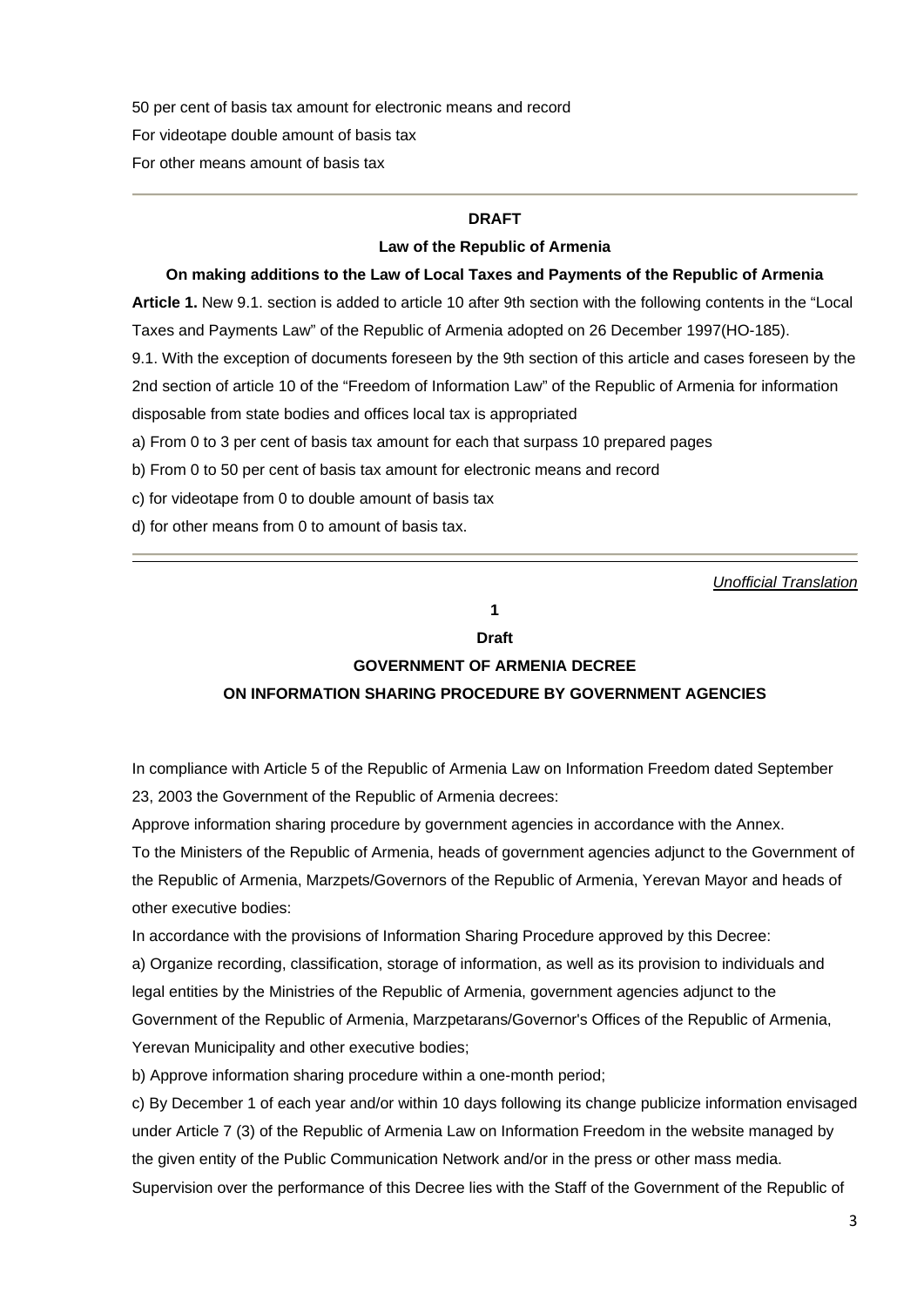Armenia.

To the Minister, Chief of Staff of the Government of the Republic of Armenia:

Within a 10-day period following each quarter submit statement on meeting the provisions of information sharing procedure by the Ministries of the Republic of Armenia, government agencies adjunct to the Government of the Republic of Armenia, Marzpetarans/Governor's Offices of the Republic of Armenia, Yerevan Municipality and other executive bodies to the Government of the Republic of Armenia.

> Annex to the # Decree of the Government of the Republic of Armenia dated \_\_\_\_\_\_\_\_\_, 2005

# **PROCEDURE ON INFORMATION SHARING BY GOVERNMENT AGENCIES**

# **I. GENERAL PROVISIONS**

This Procedure defines information sharing procedure by government agencies.

Information sharing by the Government of the Republic of Armenia shall be conducted by the Staff of the Government of the Republic of Armenia.

Responsibility for organizing and managing information sharing by the structural subdivisions lies with the head of the subdivision.

Sharing of confidential information shall be conducted in compliance with the requirements of the Law of the Republic of Armenia on State and Service Secret and Instruction approved by the Decree # 626 of the Republic of Armenia dated December 10, 1997.

# **II. CLASSIFICATION AND STORAGE OF INFORMATION BY GOVERNMENT AGENCIES**

The following information related to activities of the Government of the Republic of Armenia shall be subject to classification:

5.1. Laws making the legal basis for the activities of the Government of the Republic of Armenia, Decrees of the President of the Republic of Armenia, including Action and Operations Procedures of the Government of the Republic of Armenia;

5.2. Normative legal acts of the Government of the Republic of Armenia, including acts on making amendments and modifications, as well as revoking them;

5.3. List and contents of international treaties concluded/signed by the Government of the Republic of Armenia;

5.4. Information on court decisions on revoking normative legal acts of the Government of the Republic of Armenia;

5.5. Agendas of the Republic of Armenia Government Sessions, as well as information on materials and outcomes of the Republic of Armenia Government Sessions;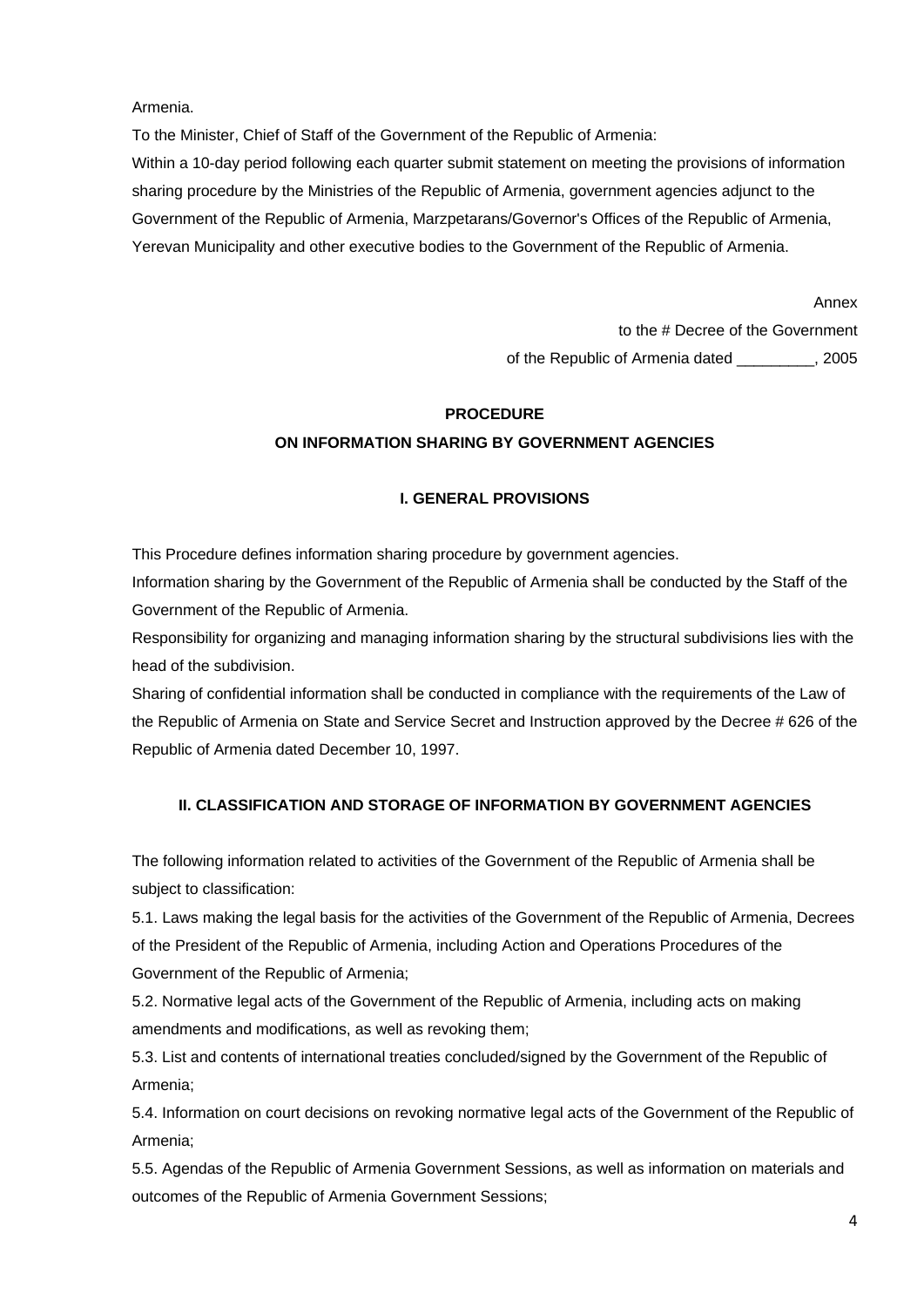5.6. General information on targeted programs approved by the Government of the Republic of Armenia, including name, aims, main objectives, contracting agencies, main implementers, funding, timeframes and expected results;

5.7. Information on main indicators of socio-economic development of the Republic of Armenia and budget performance;

5.8. Information on the structure of coordination and advisory bodies established by the Government of the Republic of Armenia, their objectives and functions;

5.9. Information on objectives and functions of structural subdivisions of the Government of the Republic of Armenia, Government Agencies adjunct to the Government of the Republic of Armenia;

5.10. Information on lawmaking activities of the Government of the Republic of Armenia, including information on lawmaking programs, as well their implementation, draft laws submitted to the National Assembly as legislative initiative, conclusions of the Government of the Republic of Armenia made on draft laws submitted to the National Assembly by deputies;

5.11. Information on official and business trips of the Prime Minister and members of the Government of the Republic of Armenia, as well as government delegations of the Republic of Armenia;

5.12. Information on events organized at the government place, including sessions, discussions, meetings, press conferences, seminars, round tables;

5.13. Official speeches of the Prime Minister and members of the Government of the Republic of Armenia;

5.14. Information on cooperation of the Government of the Republic of Armenia with state and local selfgovernance bodies, as well as public unions, political parties, trade unions and other, including international organizations;

5.15. Information on appeals, suggestions and process of discussing citizens requests to get information, including information on taken measures;

5.16. Information on the procedure of becoming a civil servant in the Staff of the Government of the Republic of Armenia, including the procedure of becoming a public servant, qualification requirements for the candidates in order to apply for vacant positions, information on vacant positions and competition conditions for hiring;

5.17. First and last names, patronymic and at their consent biographical data of the Prime Minister of the Republic of Armenia, members of the Government, heads of government agencies, deputy heads of the Staff of the Government of the Republic of Armenia, heads of structural subdivisions, as well as heads of government agencies at the Government;

5.18. Telephone numbers, addresses and information on the activities of subdivision in the Government of the Republic of Armenia responsible for interaction with people and that of information service.

The following information related to activities of Government Agencies shall be subject to classification: 6.1. Laws regulating scope of work of government agencies and setting out their responsibilities, tasks

and functions, Decrees of the President of the Republic of Armenia, Decrees of the Government of the Republic of Armenia and other normative legal acts.

6.2. Acts (decrees, guidelines, orders, procedures, instructions, etc.) of government agencies, including acts on making amendments and modifications to them, as well as revoking them;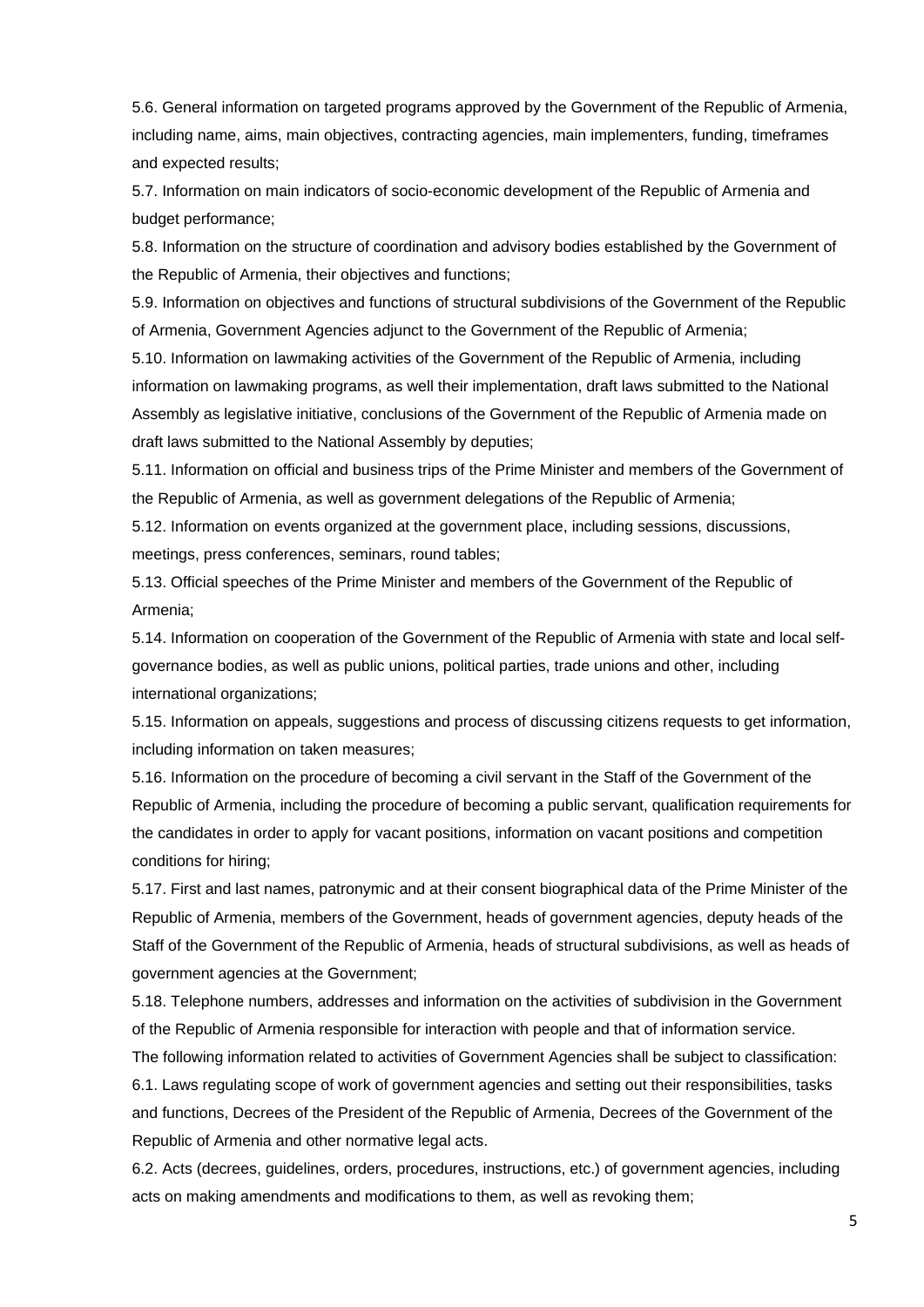6.3. Information on court decisions on revoking normative legal acts of government agencies;

6.4. Information on International Treaties of the Republic of Armenia, inter-agency international treaties and participation of government agencies in the implementation of international cooperation programs, as well as list of international organizations with which the government agencies collaborate;

6.5. Information on budget performance by government agencies;

6.6. Information on progress of state targeted programs contracted or implemented by government agencies;

6.7. List and key conditions of contracts concluded by Government Agencies;

6.8. Information on laws, state targeted programs and concept papers developed/being developed by government agencies;

6.9. In cases envisaged by the law – information on expertise and registration of legal acts of government agencies;

6.10. Main indicators describing the area being under the responsibility of government agency and dynamics of their growth;

6.11. Samples of applications and other documents defined by government agencies in accordance with the legislation;

6.12. Information on official and business trips of heads of government agencies and official delegations;

6.13. Information on events organized by government agencies and its local subdivisions, including sessions, meetings, press conferences and round tables;

6.14. Official speeches of heads and deputy heads of government agencies and their local subdivisions;

6.15. Analytical reports and views on activities of government agencies;

6.16. Information on cooperation of government agency and organizations (institutions) being under its supervision with other state agencies, public unions, political parties, trade unions and other (including international) organizations;

6.17. Information on appeals, suggestions and process of discussing requests of citizens and legal entities to get information, including information on taken measures;

6.18. Information on forecasts developed by government agencies, its local subdivisions and organizations being under their subordination;

6.19. Information on official statistics processed by government agencies and its local subdivisions;

6.20. Information on competitions, auctions, tenders, expertise and other events organized by government agencies, its local subdivisions and organizations being under their subordination, including conditions, procedures for participation of individuals and legal entities, structures of competition commissions established for the provision (implementation of activities, provision of services) of goods needed by the state;

6.21. Lists of general use information systems and databases managed by government agencies, its local subdivisions and organizations being under their subordination;

6.22. Information on areas of spent international technical assistance programs implemented with the participation of government entities;

6.23. Information on inspections conducted by government agencies, its local subdivisions and organizations being under their subordination, as well as inspections conducted in these agencies and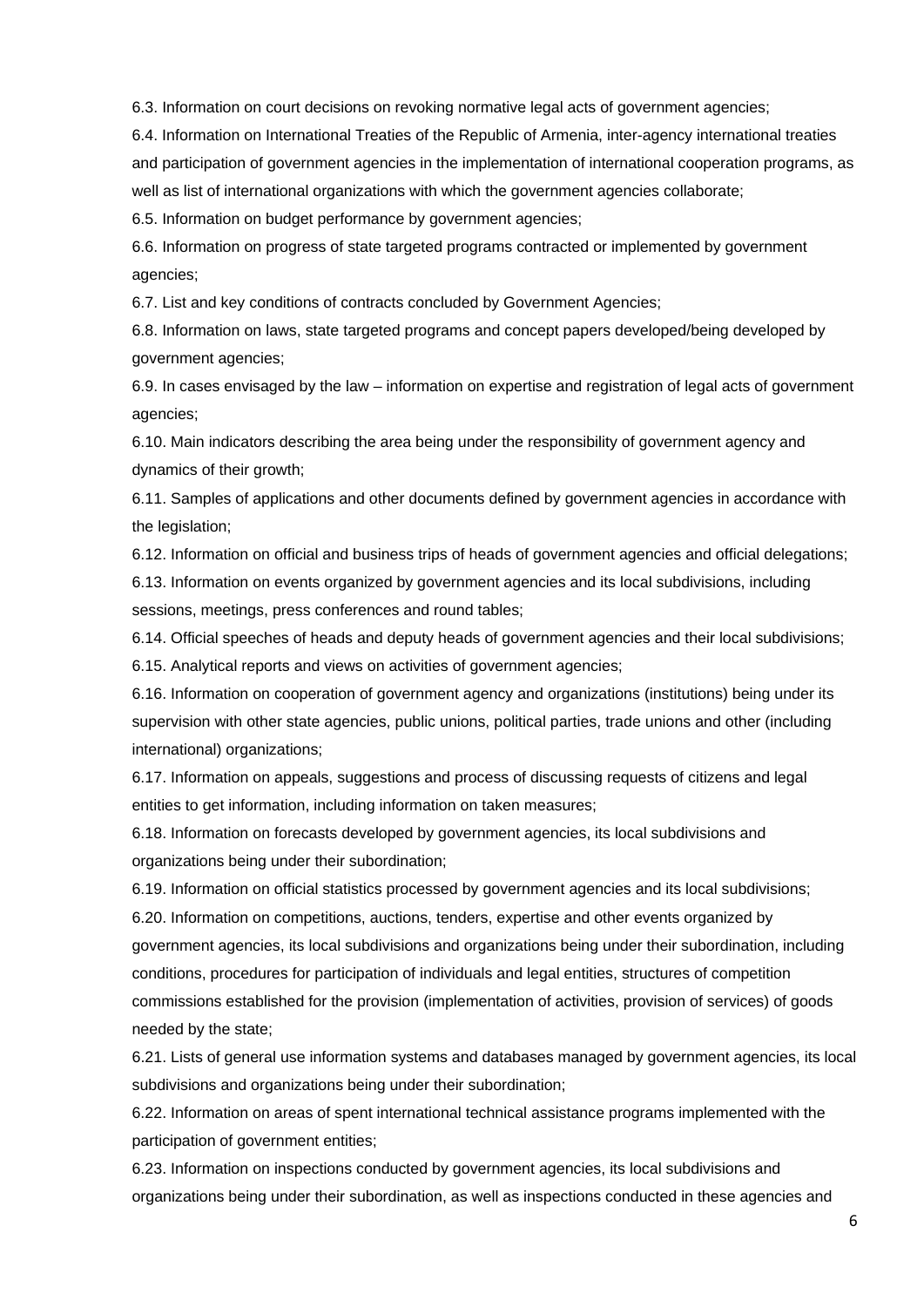organizations;

6.24. Information on the level of protection of the population and environment from emergencies, including measures taken for ensuring safety of the population, projections of emergencies, as well as other information subject to publicizing by government agencies;

6.25. Information on the public service in government agencies, including the procedure of hiring citizens for public service, list of vacant positions, qualification requirements for the candidates in order to apply for vacant positions, information on competition conditions and results on filling the vacancies;

6.26. First and last names, patronymic and at their consent biographical data of heads of government agencies, their structural subdivisions, international representations, local entities and organizations being under their subordination;

6.27. Information on the structure of government agencies, tasks and functions of their structural subdivisions, telephone numbers and addresses of government agencies, their local subdivisions and organizations being under their subordination;

6.28. Telephone numbers, addresses including e-mails of the government agency subdivisions, their structural subdivisions and organizations being under their subordination that are responsible for considering appeals, suggestions and inquiries.

Information specified under § 5 and 6 of this Procedure that is managed by government agencies shall be registered and classified by their Secretariats with the use of software parallel to keeping ledgers with the short description of information, medium and officer responsible for information processing.

In the right lower corner of the first page of the registered information document a stamp shall be set specifying incoming (outgoing) numbers and dates.

Registration number of information received, sent and processed by government agencies consists of conventional symbol and sequence number generated by the secretariat classifiers.

Registration number of the legal act adopted or received by government agency consists of the adoption date of the act and number given in a procedure set out by the legislation.

Information managed by government entities shall be stored in a procedure set out by legislation for the storage of archive documents.

#### **III. PROCESSING OF WRITTEN REQUESTS TO GET INFORMATION**

Processing of written requests to get information (hereinafter referred to as request) shall be conducted separately from other processes in government agencies, its local subdivisions and organizations and institutions being under their subordination and supervision over the performance lies with the officer responsible for information freedom in compliance with Article 13 of the Republic of Armenia Law on Information Freedom.

The received request shall be registered in the software of the secretariat of the government agency parallel to registering them in ledgers where type of requested information, flow and progress of the request are specified.

In the right lower corner of the first page of the registered request a stamp shall be set specifying incoming number and date.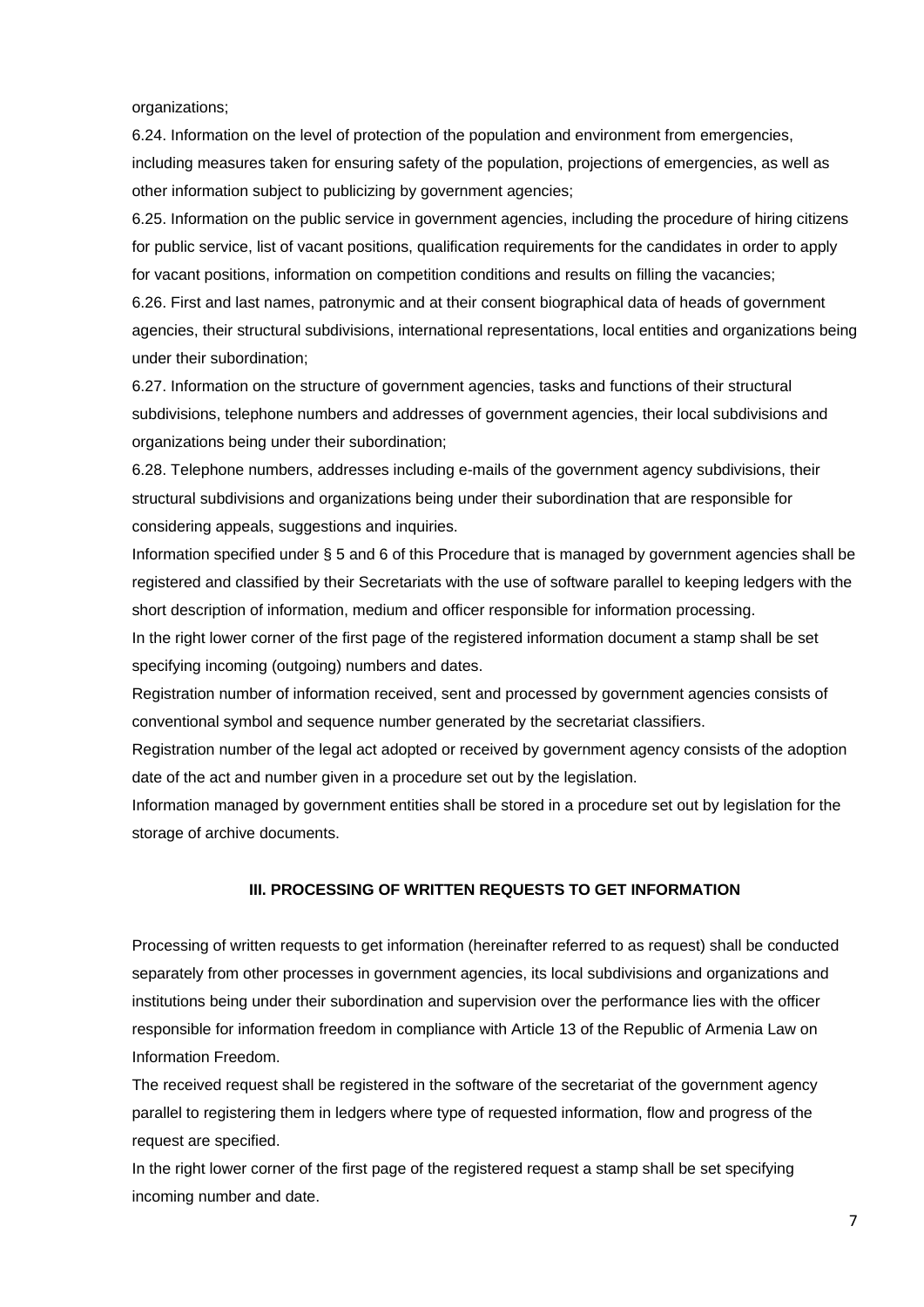Registration number of the received request consists of conventional symbol and its sequence number generated by the secretariat classifiers.

Registration sequence number shall be given to double requests for getting the same information submitted by the same person within the last 6 months by noting down the number of the previous request in the software and parallel to that - in the ledger. In the upper right corner the word "Double" is indicated.

The request is not deemed double if it is a successive request for getting the same information submitted by the same person within the last 6 months, however:

a) during the last request inaccurate or incomplete information was provided to the applicant;

b) Requested information is subject to immediate promulgation in a procedure established by law or other means of information provision accessible for the public, publication of which may prevent threats to state and public security, public order, health and wellbeing of the public, other's rights and freedoms, environment, personal property.

Double requests, as well as requests submitted by persons whose data are false or which are not signed or first and last names, citizenship, residence (office or educational institution) address (in case of legal entity - the name and location) of the requestor is not specified shall not be processed.

All the remaining requests shall be sent to the officer of the government agency being responsible for dealing with information according to the information classifier entity of the government agency (hereinafter referred to as officer).

Within a 5-day period following the receipt of the request the officer provides the requestor with a copy of information specified in the request and data on means, place and date of its promulgation or notifies the requestor by writing about the reasons causing the delay in the provision of information, including the need for paying the state duty and the deadline for providing the information or refuses to provide information by writing.

If payment of state duty is required for the provision of information specified in the written request the information will be provided to the requestor after the receipt of the paid state duty is submitted to the officer.

If additional work is required for the provision of information specified in the written request information shall be provided to the requestor within a 30-day period following the receipt of the request.

Where the government agency does not possess the requested information or its provision is not in the scope of its responsibilities the officer shall inform the requestor about it by writing within a 5-day period following the receipt of the request and if possible refer him/her to the location (including archive) where the requested information is maintained.

If the government agency does not possess all the data related to the requested information the officer shall provide the requestor with the portion of data possessed by the Government agency and if possible shall refer him/her to the location (including archive) where the remaining data related to the requested information are maintained.

Response to the request shall be provided on a medium specified in the request. If the medium is not specified and it is not possible to clarify within a timeframe specified by the legislation for responding to the request, the response to the request is provided on a suitable for the government agency medium.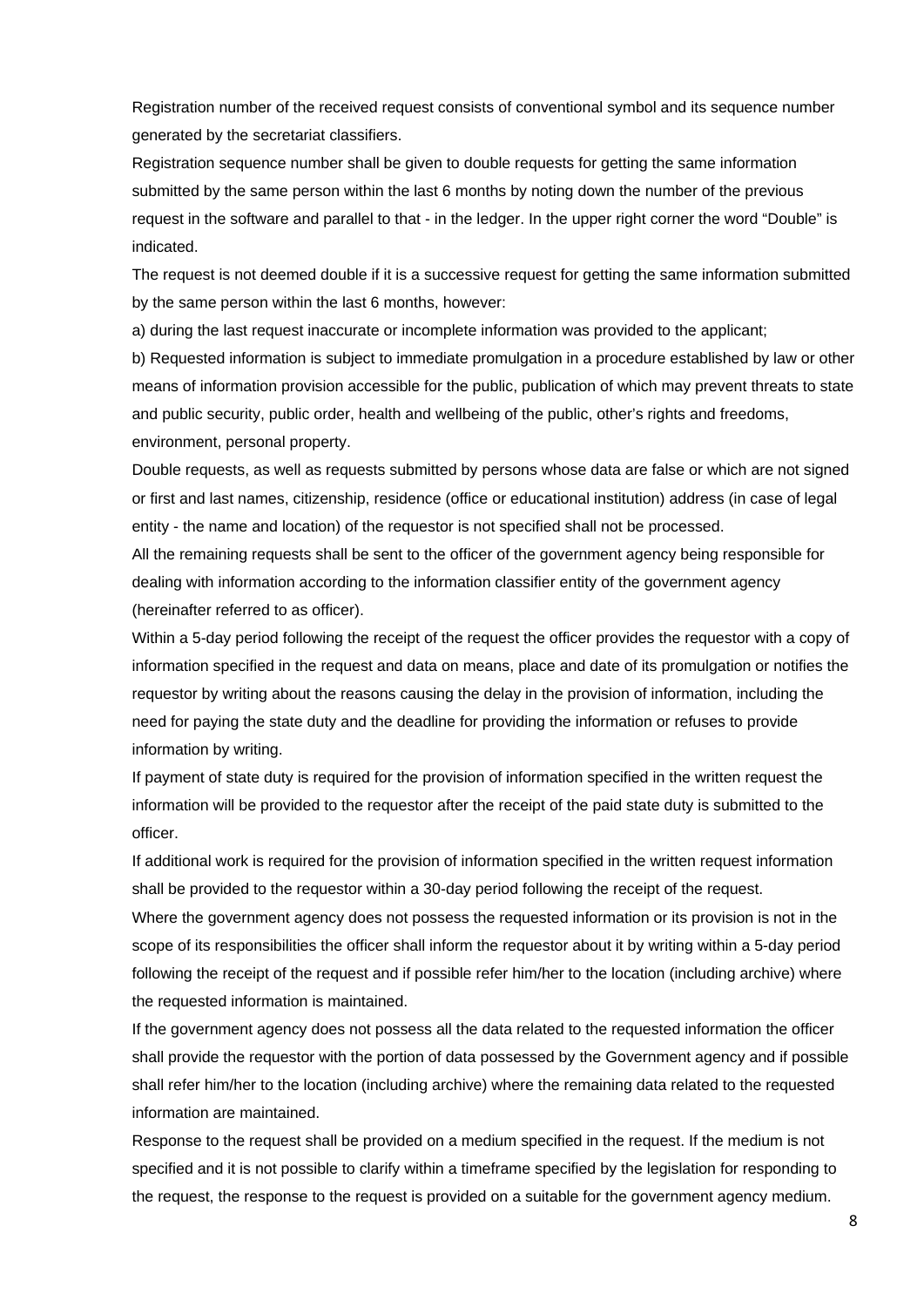Instead of getting copy of information the requestor at his/her free will may familiarize himself/herself with information on the spot and withdraw the request.

The officer may decline provision of information in the timeframes envisaged by the law where the requestor does not submit the receipt of duty payment within 24 hours following the moment of getting the notification in a procedure specified under §13 of this procedure or the information:

a) Contains data of state, official, trade secrecy;

b) Violates secrecy of individual's personal and family life, including secrecy of correspondence, telephone, mail, telegram and other communications;

c) Contains raw data not subject to publication;

d) Discloses data that require restricted access due to professional activities (health, notary, advocacy);

e) Violates copy- and other related right.

In case of declining the provision of information requested the officer notifies the requestor by writing within 5 days and specifies the basis for declining (respective norm of the law) as well as procedure for appealing.

# **DRAFT 2**

# **DECISION OF THE GOVERNMENT OF THE REPUBLIC OF ARMENIA No. ----- as of -------------2005 ON ESTABLISHING THE ORDER FOR THE PROVISION OF INFORMATION OR COPIES**

# **(DUPLICATES) THEREOF FROM STATE LOCAL SELF-GOVERNING BODIES, STATE INSTITUTIONS AND ORGANIZATIONS**

In accordance with part 1 of Article 10 of the Law of the Republic of Armenia "On Freedom of Information" the Government of the Republic of Armenia resolves as follows:

to establish the order for the provision of information or copies (duplicates) thereof from state and local self-governing bodies, state institutions and organizations in accordance with the attachment;

the present Decision shall become effective from the following date of its official promulgation.

Attachment to the RA Government Decision No.  $\qquad \qquad$  as of

# **ORDER**

# **FOR THE PROVISION OF INFORMATION OR COPIES (DUPLICATES) THEREOF FROM STATE SELF-GOVERNING BODIES, STATE INSTITUTIONS AND ORGANIZATIONS**

1. State and local self-governing bodies, state institutions and organizations (hereinafter referred to as "the Information holder") shall provide information in accordance with the present order.